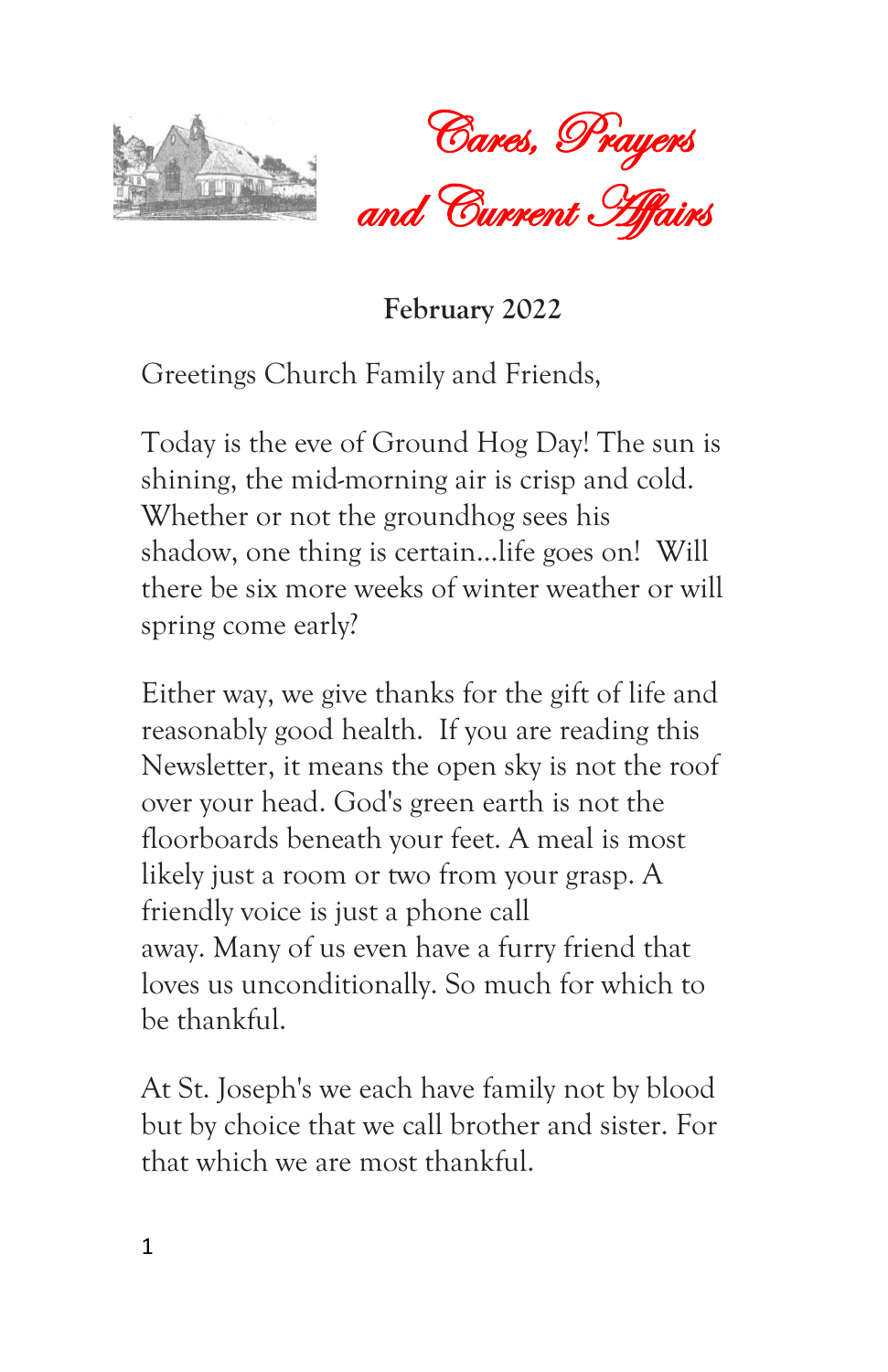By the blood of Jesus, we are members of the adopted Royal Family of God, the Father Almighty. We are therefore heirs to the throne and benefactors of eternal life. The beautiful thing about being adopted is that "WE" are the chosen ones!

Every now and then a friend will send me a reading that is heart-warming. This was about sisterhood and how important it is to remember our sisters. We have sisters by birth and sisters by choice. A true sister will always be there for you. Sisters are always there for you.

As we journey through life: time goes by; life happens; children grow up; distance separates us; passion decreases; the heartbreaks, our parents die, favors are forgotten, jobs come and go, and careers do end but sisters are never too far to reach out to you. Sisters in our lives will be around to encourage you, to pray for you, push you and to intervene for you. Your sister will be standing at the end of the road for you with open arms. They will walk by your side or even carry the load for you. Grandmothers, mothers, daughters, nieces, cousins, mothers-in-law, sisters-in law, daughters in-law and friends. They are all your sisters, and they are God's blessings in life. Call a sister today. Let her know how much she has blessed your life just for being there.

2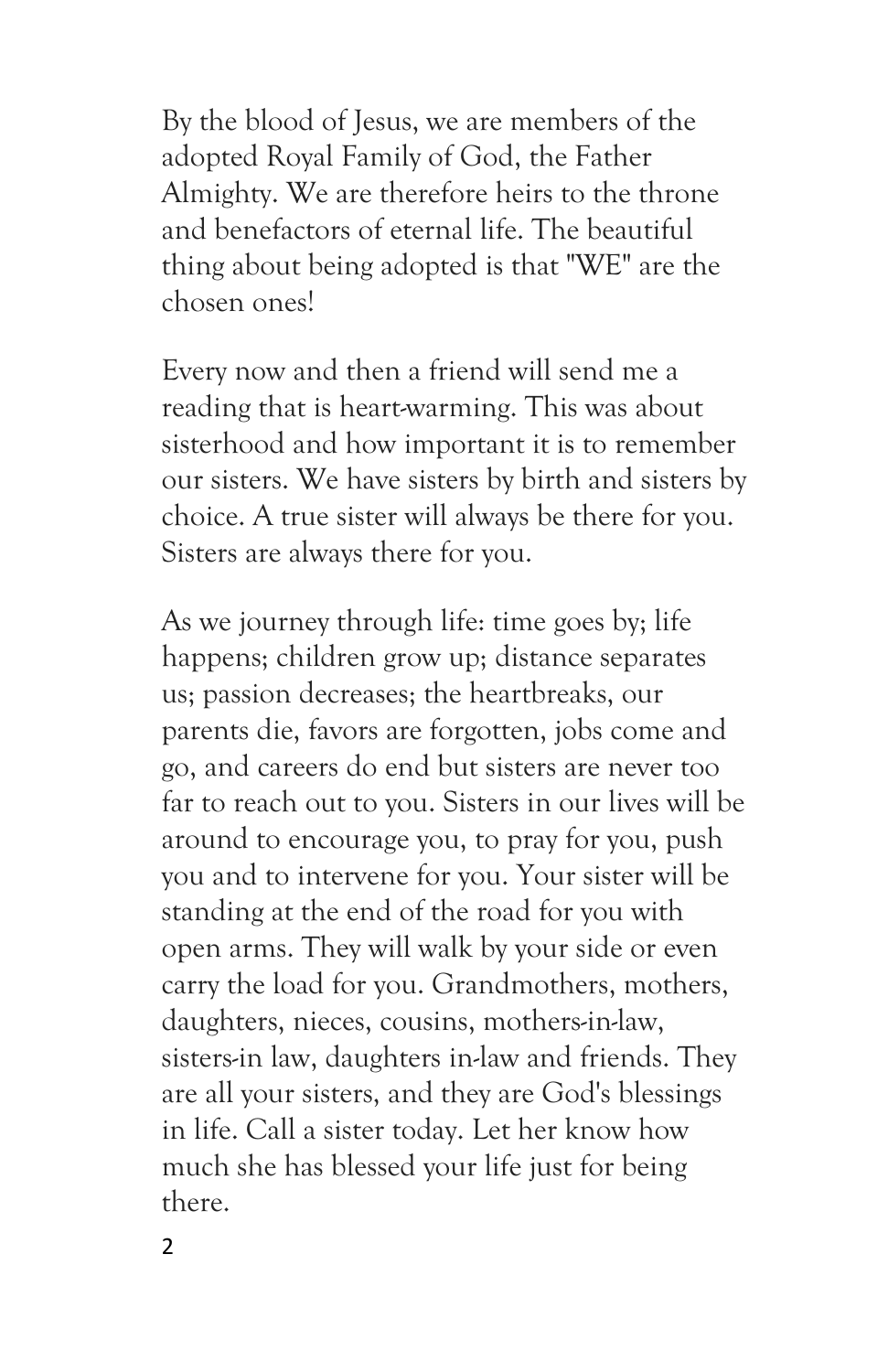St. Joseph's also has a brotherhood aside from the organization of St. Andrew's. The love they share is visible when they greet one another.

#### **What's been Happening at St. Joseph's**

## **Weather Debunks Bishop**

Last month we were expecting our annual visitation by Bishop Skirving. The weather had other plans. Though we did not get much freezing precipitation ...the roadways were too bad to take the risk in travel. We were disappointed but blessed to plan for another day.

#### **Surprise Visitors**

On January six, St Joseph had three special visitors on the Day of Epiphany from the far east. They were wise and distinguished men and woman in search for the Infant King of Kings! They were adorned in gowns and crowns clad in jewels befitting their station. Each were baring gifts, one of gold, a symbol of kingship, frankincense, a symbol of deity and myrrh, an oil used in embalming the dead. After reverently placing their gifts to the sound of "We Three Kings", they exited the sanctuary as quietly as they came. (I'm told the camels were creating quite a traffic jam at the corner of Ramsey and Moore street.)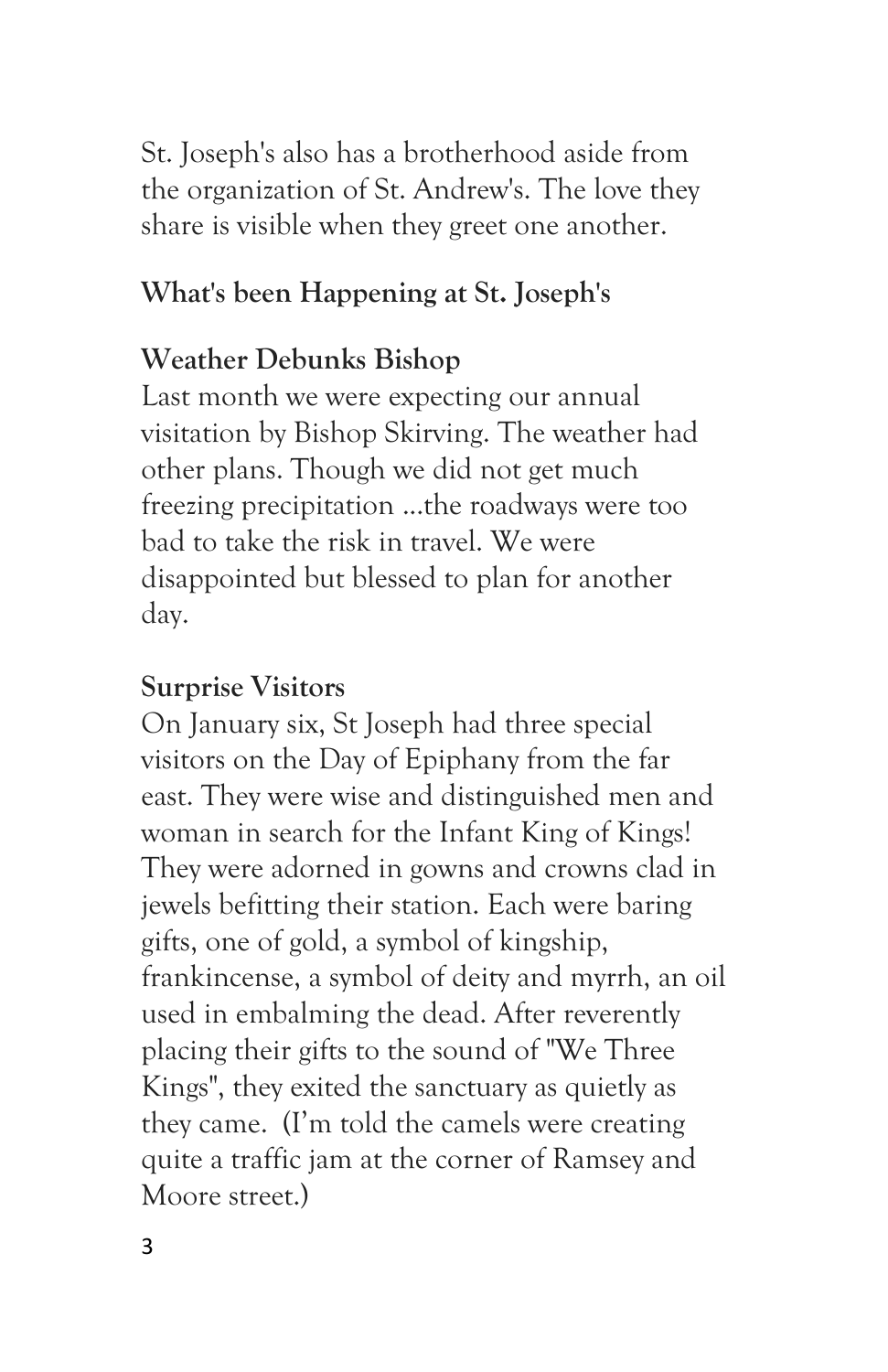A special thanks to, Mr. Donald LaHuffman, Ms. Eleanor Alexander and Mr. Olu-Orondava Mumford for their participation and our talented Deacon Mary Mac Shields for her costume building skills.



#### **New Vestry Member**

I failed to announce last month that we have a new vestry member! Mrs. Ann Marie Smith answered the call to serve by becoming the newest member of our Vestry. She has been a long-time member. She is head of our Altar Guild, a member of the worship committee, ECW and DOK. She will serve a three year term. We are blessed to have her on board.

#### **Pledge Cards**

Since October 2221 the vestry has petitioned for all members to submit their monetary pledge cards. Without the pledge cards, we cannot set a budget for the 2022 church year. Now that the pandemic seems to be the driving force preventing safe gatherings, and fundraisers, it has become paramount that we know how much funds we have coming in to meet our obligations. Our church of worship is much like a business. It is no different from our own households. We must pay 3 salaries...the priest, our musician and our sexton. We have utility bills, waste management, and security. There is a

4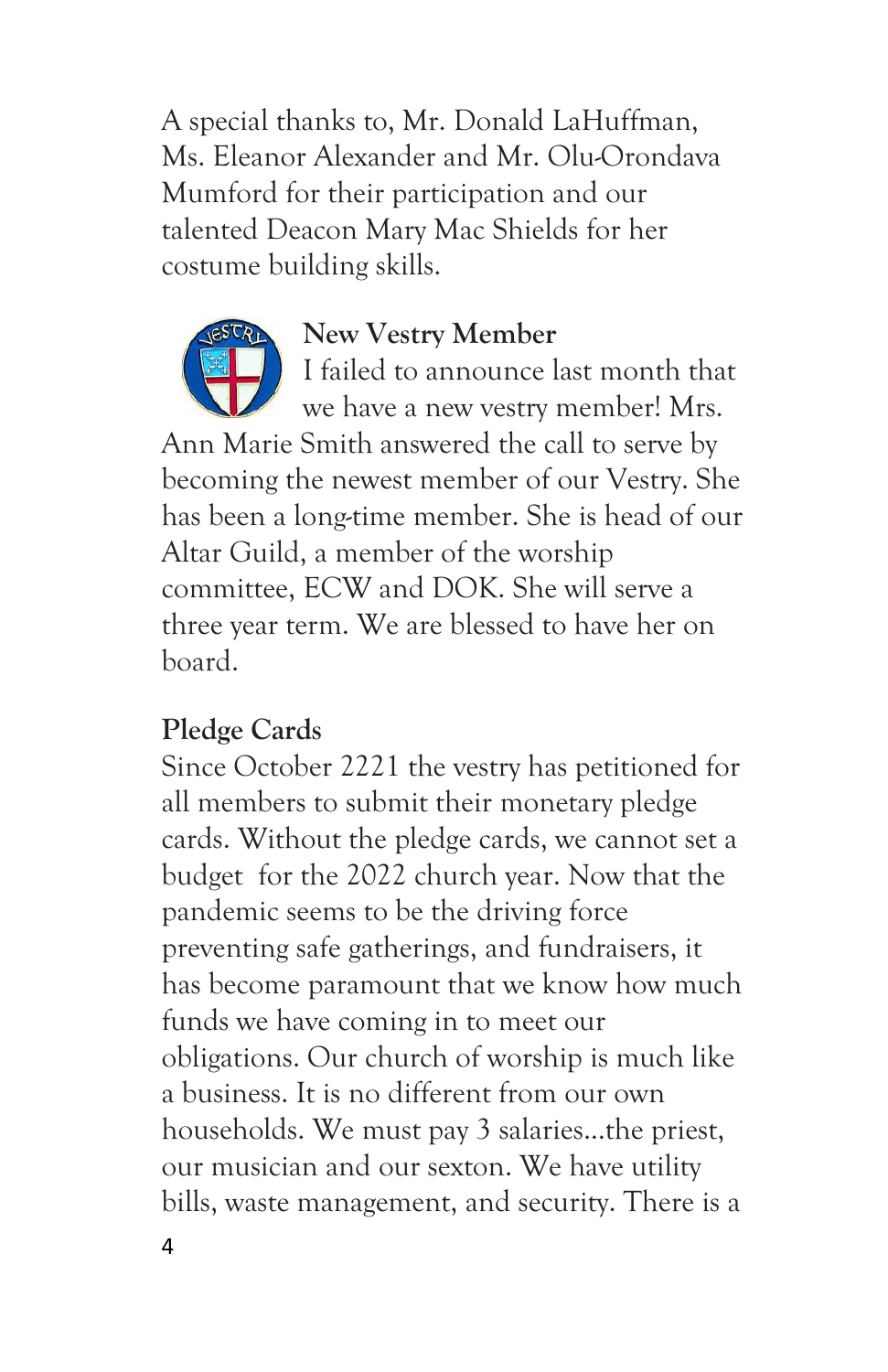cost to run the copy machine for the bulletins and programs. We also are responsible for paying a yearly apportionment to the diocese. There are those who tithe but do not pledge and there are those who give but do not pledge. We are grateful for all that is freely given, however the finance committee cannot base the budget on hopes. Please search your hearts and fill out a pledge card. Thank you in advance.

#### **Absalom Jones Service**

On the 20th of February, St. Joseph's is hosting this annual diocese-wide service at 4:00 pm. Much planning goes into this celebration. All of the Historically Black Churches take turns hosting this event. We are blessed to have Rev. Michal Brickhouse as our guest speaker. He is a graduate of Duke Divinity and majored in history. Dinner will be served following service in the Butler Parish Hall. We plan to take all the necessary precautions to ensure sanitation and follow CDC guidelines. Those uncomfortable attending the service in person may view the service on Facebook.

**The Annual Convention,** generally held in February has been postponed due to the surging numbers of Covid and it's variant. The Convention will be held in June 2022.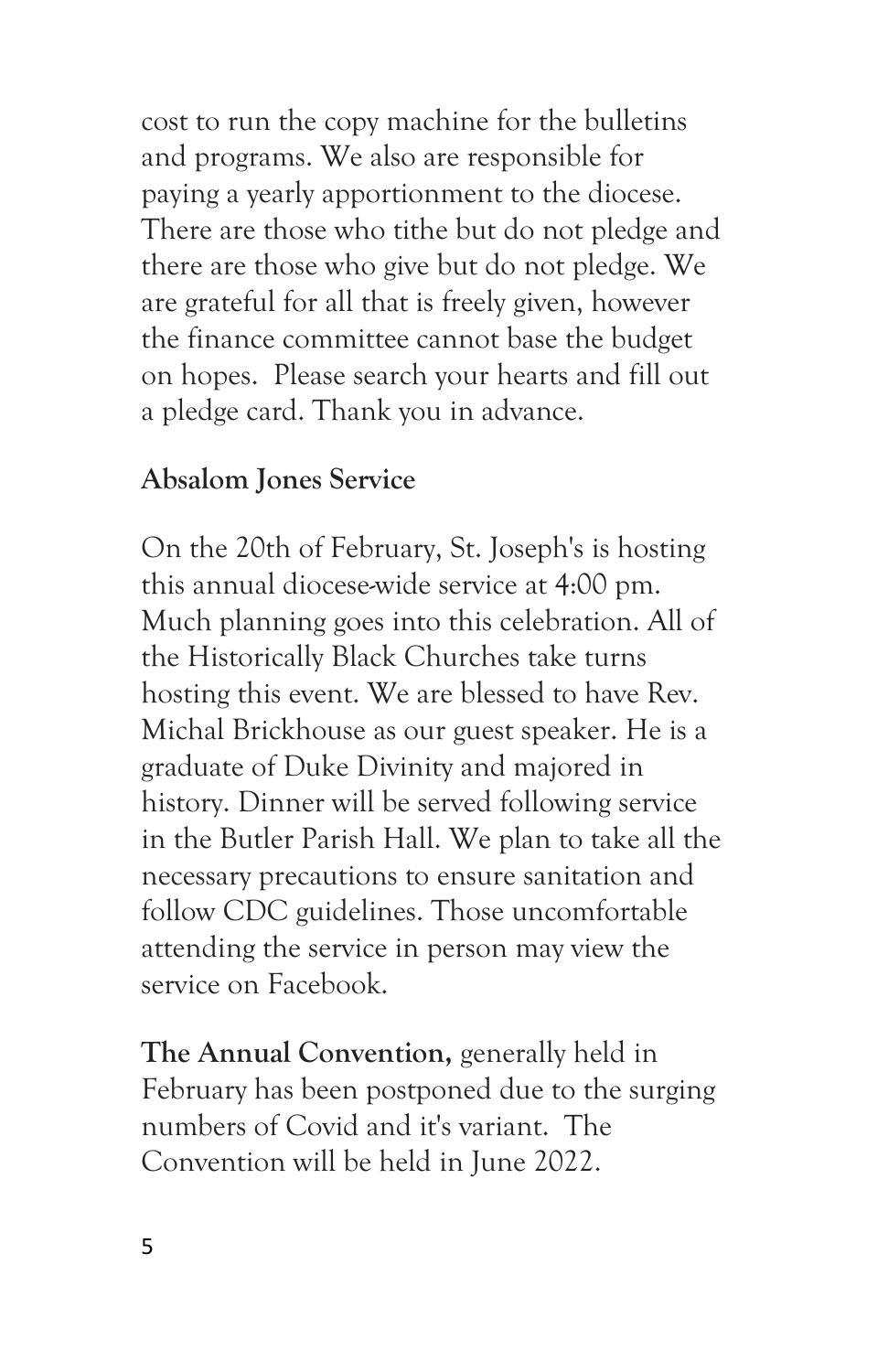Placement for all who registered in advance will be secured. No further steps will be necessary.



**St. Joseph's Crafter's Guild** St. Joseph's has formed a Crafters Guild that meet on Wednesday at noon and

Fridays at 1:00. Anyone who enjoys a craft are welcomed to join. We sew, quilt, crochet, and cross stitch! No craft is off limits.The fun is in the gathering and helping and learning from one another. one another. All gifts are given by God and it is a blessing to share them with each other.



#### **DOK**

**ECW**

Please remember to donate \$5 monthly that we may be able to pay our yearly obligation to the Chapter.



Our DOK and ECW work hand in hand in that all members of the DOK are also members of ECW. The women of the church who are members of the Crafters

Guild are preparing to make and share our crafts for the yearly Mothering Sunday which for this year will hopefully be a weekend event.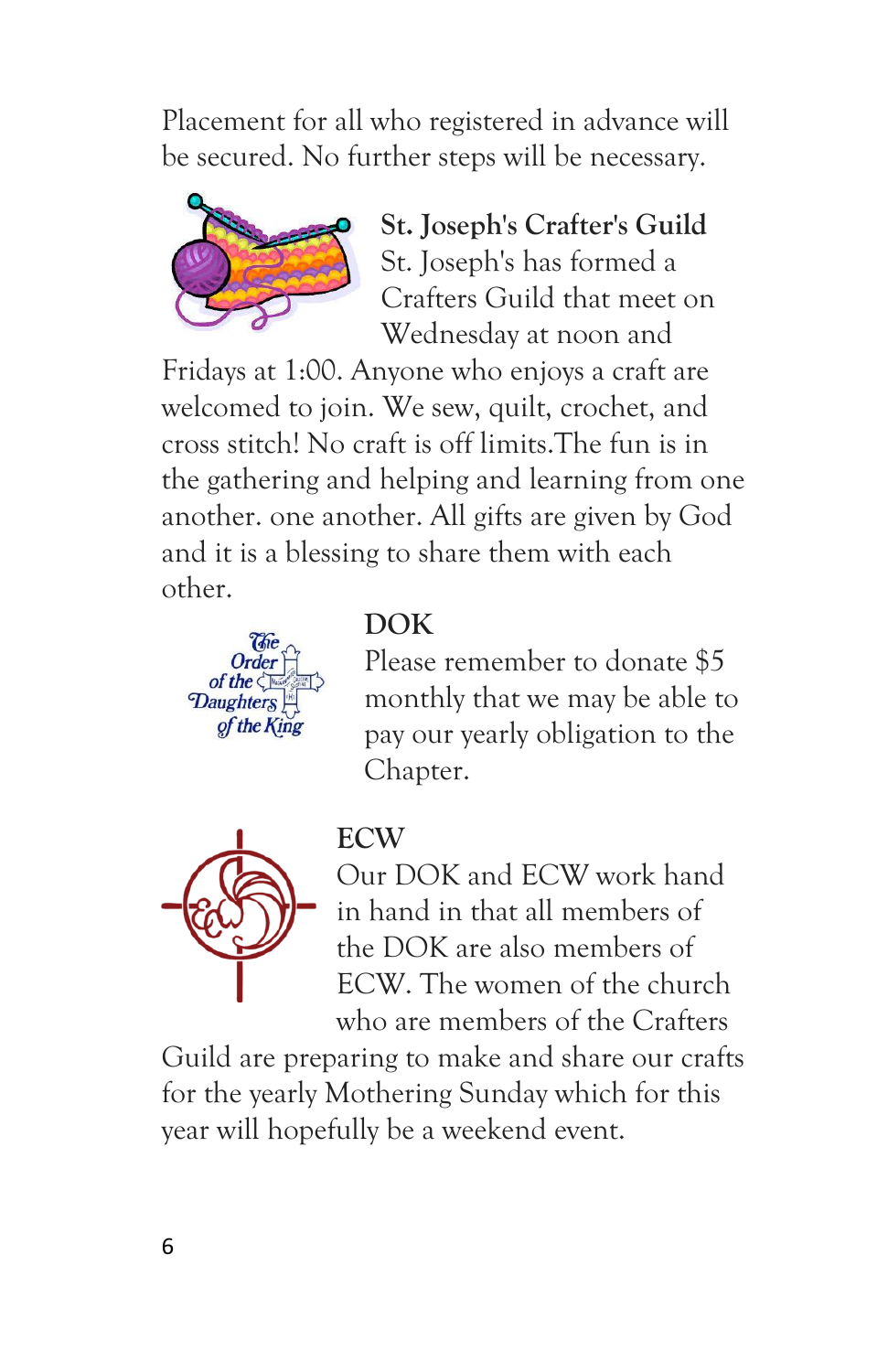

**Brotherhood of St Andrew** The Brotherhood are missing Brother Gene Graham. He is currently residing in

Highland House Nursing Care on Pamalee Drive in Fayetteville. As you visit, please take caution in using hand sanitizer and wearing the recommended face mask. He is being well taken care of.



**Hacks for vinegar** by Bernice Motley

\* No Draino: use vinegar and baking soda !/2 cup baking soda, 1 cup vinegar followed by hot water \* Smelly garbage can: Pour vinegar

on a slice of bread, put in bottom of can for over night

\* All Purpose cleaner: Vinegar and a drop of dish washing liquid in spray bottle

\* Fruit flies: Apple cider vinegar in a cup, cover with saran wrap, poke of hole in top

\* Wrinkle release: hang garment spray half bottle of vinegar and half water, let dry

\* Cats off furniture: Spray with vinegar, Cats hate it

\* Liven fresh cut flowers: put half water and half vinegar. flowers last longer

\* Dirty Smudges on Glasses: Clean with white vinegar

\* Hard to clean pots: Boil 1 cup of water and 1 cup of vinegar on stove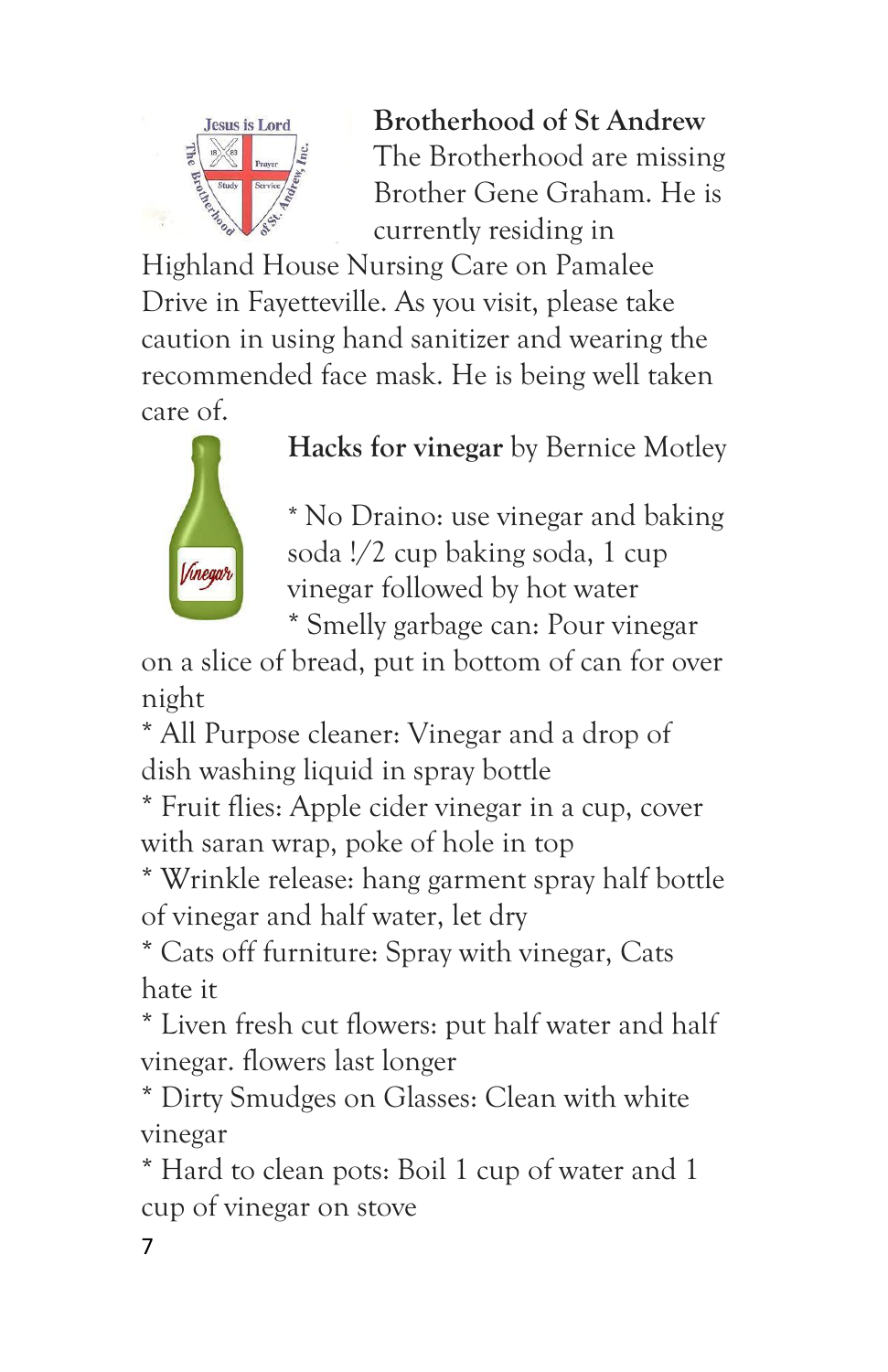**Bible Trivia**



**Where is this found in the Bible?**  Blessed are the poor in spirit, for theirs is the kingdom of heaven.

A. Matthew 5:3 B. Proverbs 3:16 C. Luke 6:18 D. Acts 2:11 **Answer (a. Matthew 5:3 )**

**Bible Humor** Be fishers of men...

## **You catch "em. He'll clean 'em!**



#### **Chandra's Prayer Corner**

Dear God, we are often so afraid! Help us to keep our eyes on You, our good Father, knowing that You will always be with us, no matter what happens in this precious life. Remind us that where

God's presence is, there is fullness of joy. In Jesus' Name, Amen.

When you are not sure what to do or where to go I will give you direction and wisdom. Quiet your thoughts and emotions, and allow Me to reveal the next step in your progression. I will by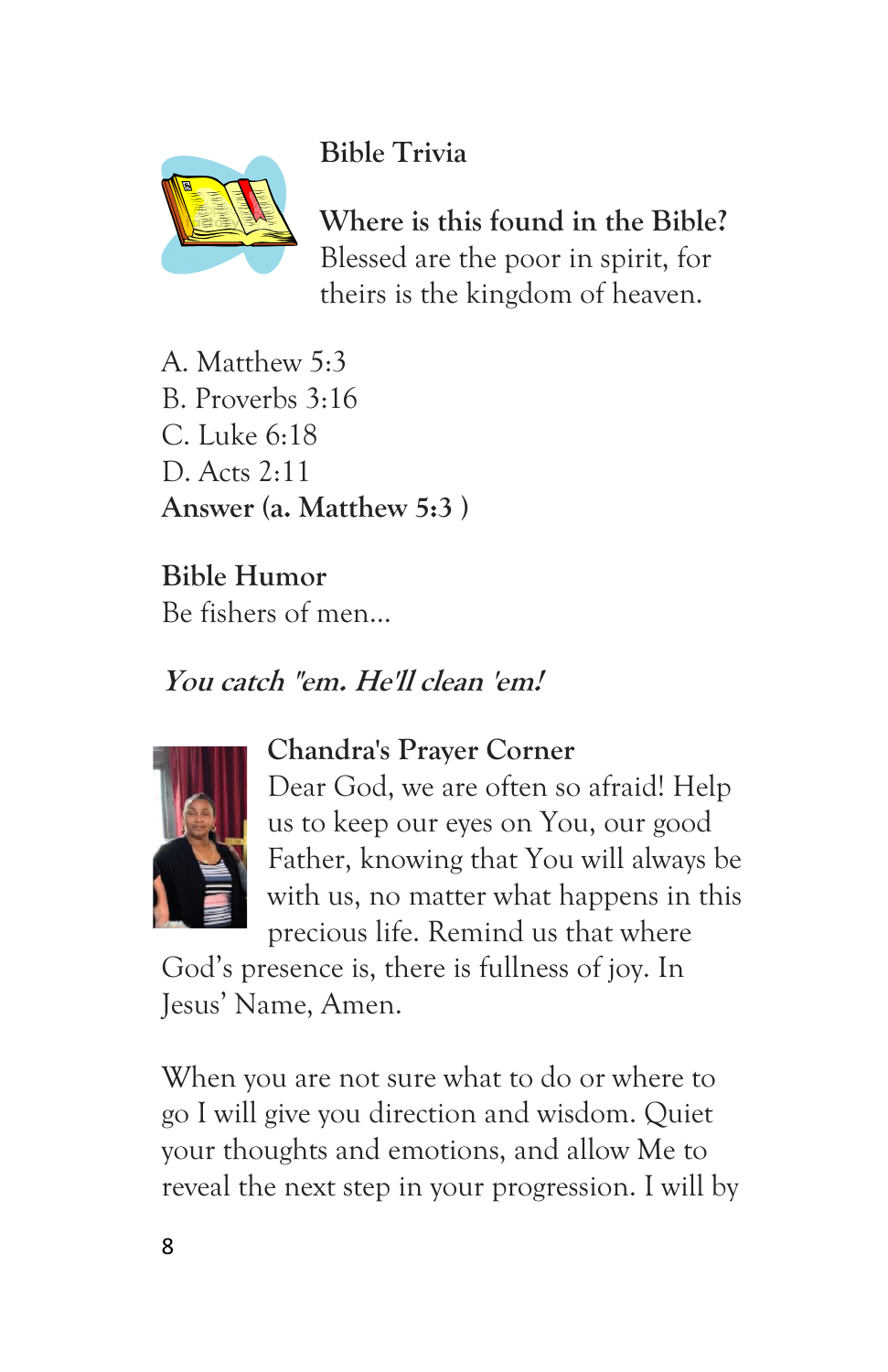no means lead you astray. James 3:17 But the wisdom that is from above is first pure, then peaceable, gentle, willing to yield, full of mercy and good fruits, without partiality and without hypocrisy.



#### **Health News by Dr. Stella Nebolisa**

Is the Covid-19 vaccine safe for children and teenagers?

Children (ages 5 and older) are now eligible for a vaccination against

COVID-19. The Pfizer vaccine received full FDA approval for people ages 16 and older and continues to be available for ages 12-15 (and now ages 5-11) under the FDA's emergency use authorization.

Vaccine programs are available at schools, community clinics, Pharmacies, and other approved centers. Vaccination provides the best opportunity to further protect your child from COVID-19.

According to the Centers for Disease and Control (CDC), for the United States to reach herd immunity and control the spread of COVID-19, almost all the population including children — needs to be immunized against the virus. While most infected children usually experience minimal symptoms, some can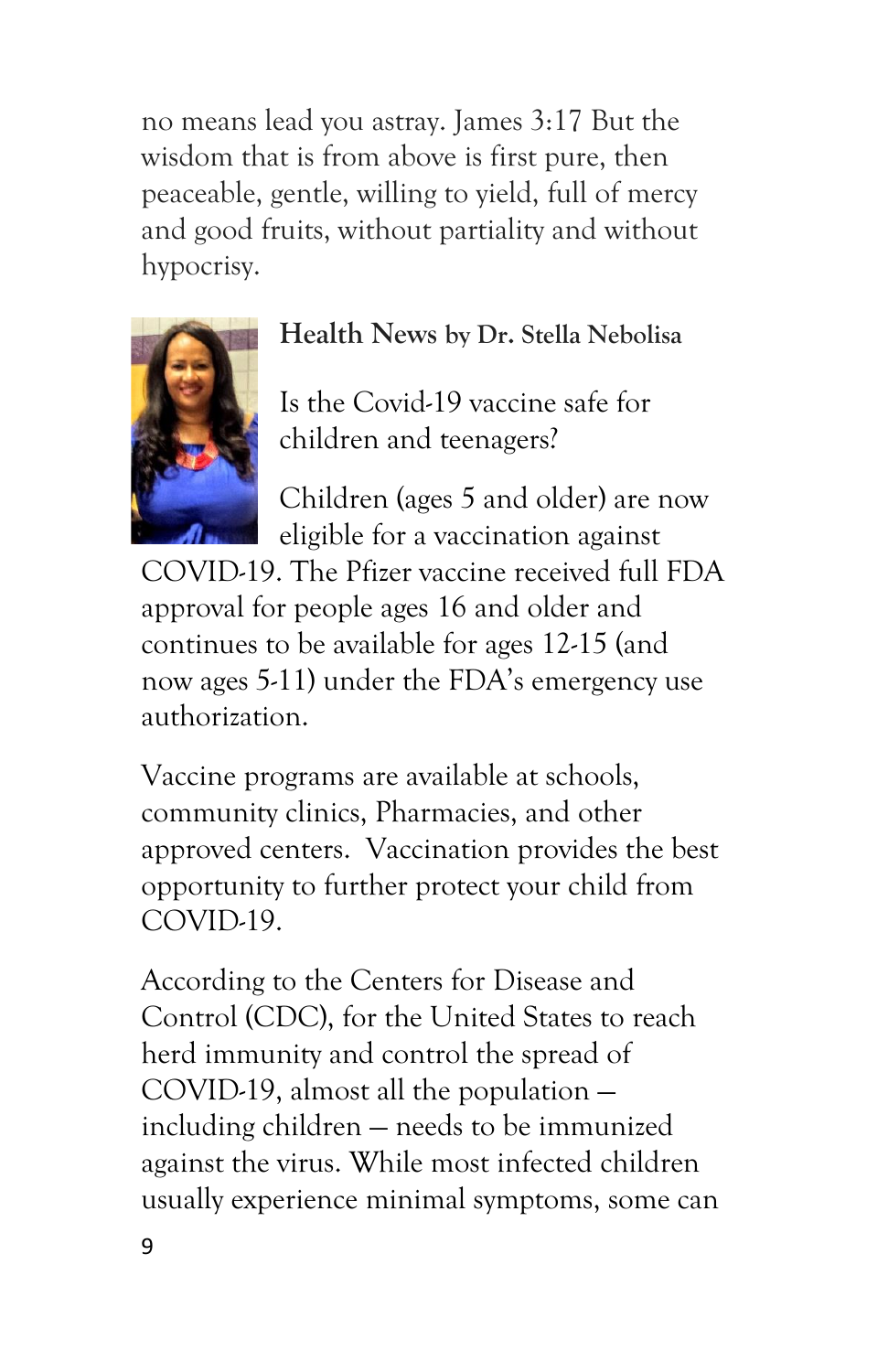develop severe illnesses. According to the CDC data, Children now account for over 25% of all the Covid-19 cases. Even asymptomatic infections can spread the virus through schools and sports teams, affecting not only other children but also the more at-risk adults they interact with.

Like many parents, you may have questions about vaccine safety and wonder if vaccination is the right choice for your child. The answer is yes

Vaccination gets our kids back to the programs, activities, and social interactions they desperately need for appropriate academic, social-emotional, and physical development. The sooner all eligible Americans are vaccinated, the sooner we can get our kids' lives and our lives back to normal.

Respectfully Submitted,

Stella C. Nebolisa, PharmD, RPH

#### **Pod Cast on Faith by Laverne Collins (Executive Producer)**

**About the Author:** Mrs. Collins is the mother of McAllister Collins. She is a great woman of faith and is very active in her home church in Florida. When visiting her son, she always attends St. Joseph's. We are always elated to have her in our presence. It is her desire to share this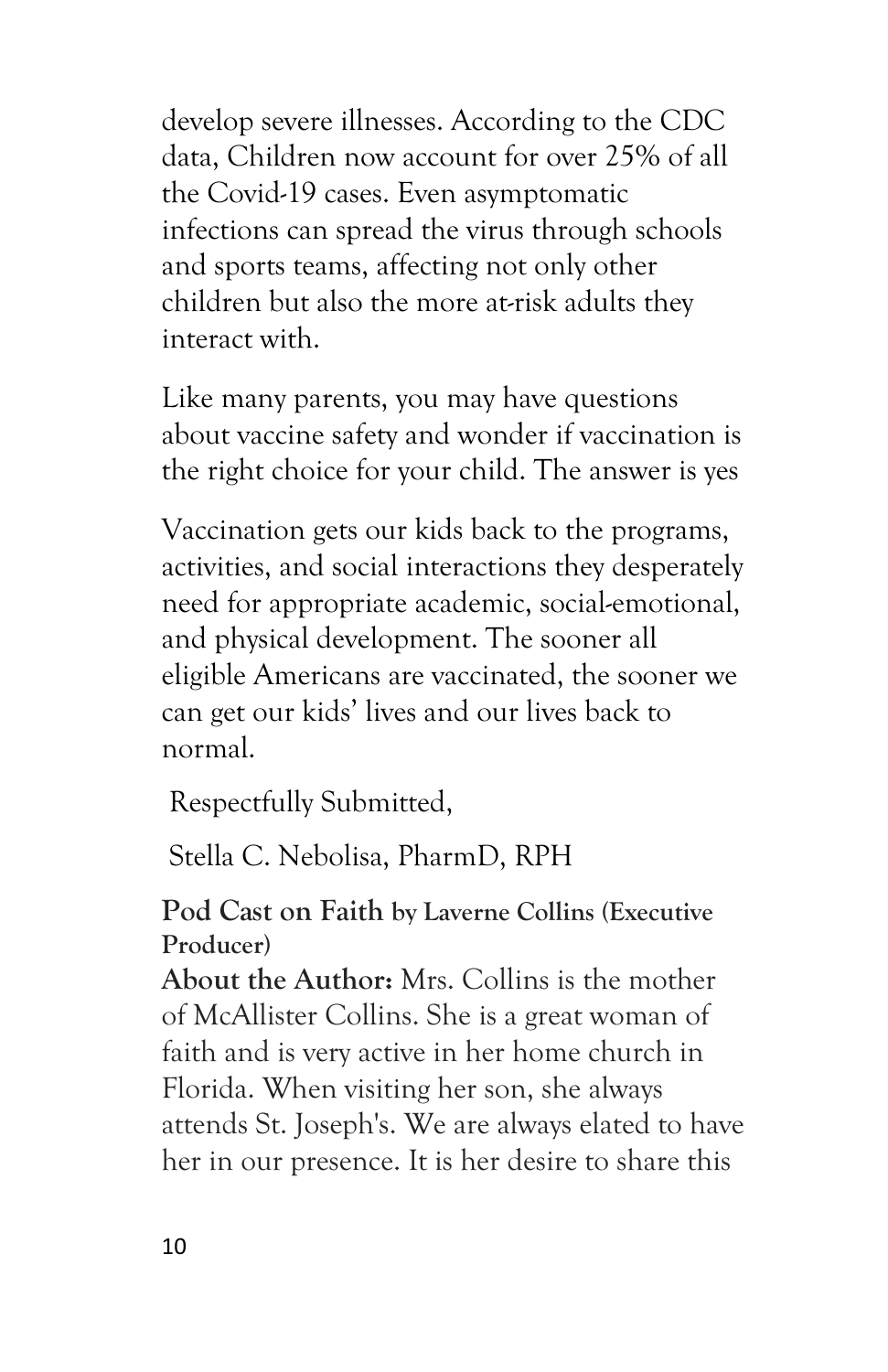podcast with us. We are thankful for her work and support of people of faith.

"Musings on Faith" is a series of podcasts from St. George's Episcopal Church, The Villages, FL. The podcasts are designed to help you grow in Christ and explore Jesus' message of love and unity as it relates to today's world. To date we have 4 series:

The Parables;

The Daily Office: Morning Prayer and Compline

Musings from the Pulpit – Clergy homilies; and

Getting to know the Episcopal Church The podcases can be found on any mobile device on Apple Podcasts, Google Podcasts, Overcast,

RadioPublic and Anchor. When you subscribe to our podcasts, you automatically are notified when a new one is available.

We encourage you to try our podcasts and world enjoy your comments and questions. For more information, contact <musingsonfaith@gmail.com.>



## **FEBRUARY BIRTHDAYS**

- $7<sup>th</sup>$ Robert Hamilton
- 13<sup>th</sup> Michael Akrofi-Ayeh, Jr.
- 22nd Whitney Nebolisa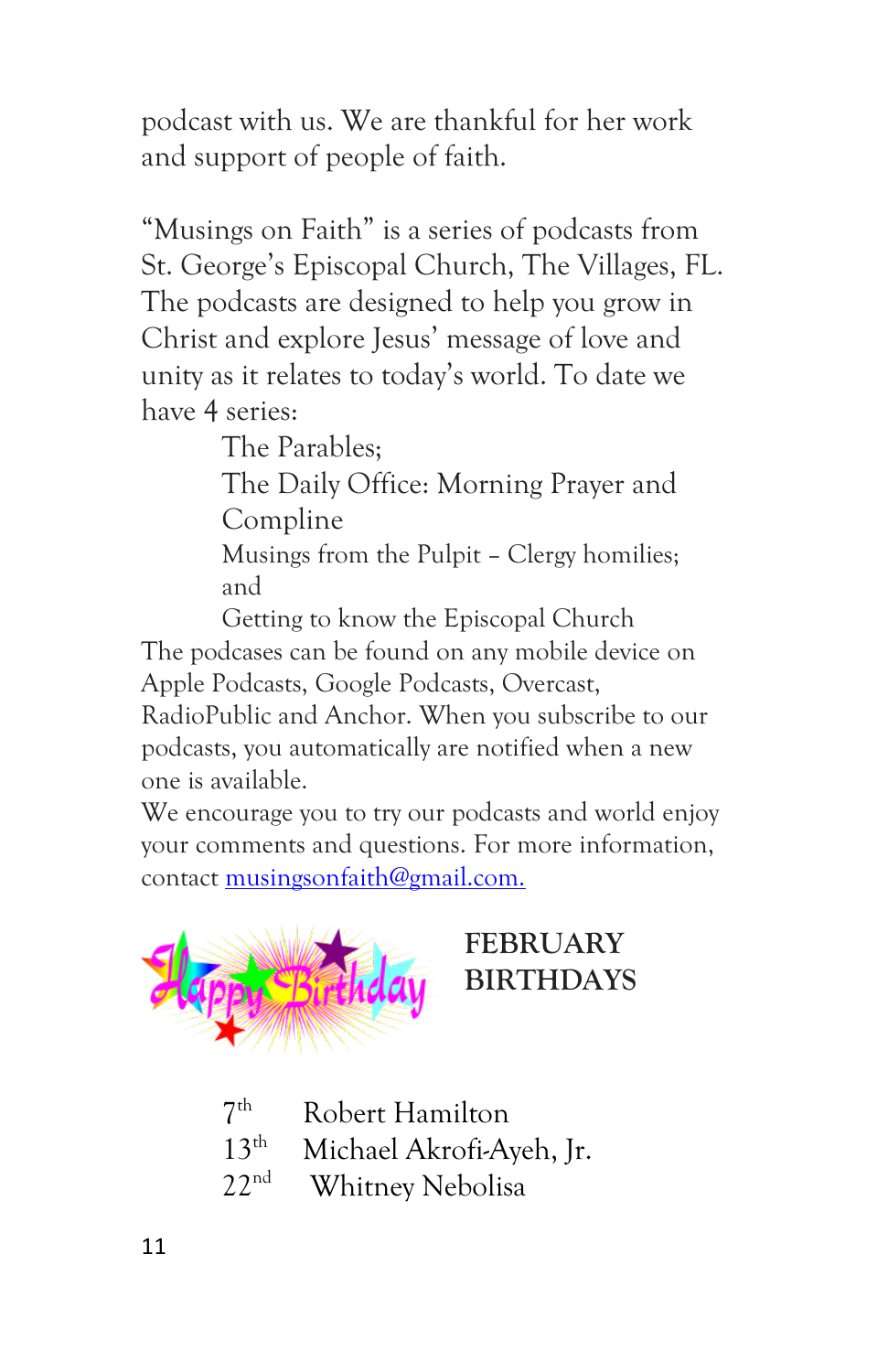## $25<sup>th</sup>$  Fredrick Ferguson Vikki Clark



# **Thoughts from our Senior Warden, Mr. Tyrone Francis**

Whatever we are waiting for -

peace of mind, contentment, grace, the inner awareness of simple abundance - it will surely come to us, but only when we are ready to receive it with an open and grateful heart.

## **[Sarah Ban Breathnach](https://www.brainyquote.com/authors/sarah-ban-breathnach-quotes)**

We shall never know all the good that a simple smile can do.

## **[Mother Teresa](https://www.brainyquote.com/authors/mother-teresa-quotes)**

We are constituted so that simple acts of kindness, such as giving to charity or expressing gratitude, have a positive effect on our long-term moods. The key to the happy life, it seems, is the good life: a life with sustained relationships, challenging work, and connections to community.

## **[Paul Bloom](https://www.brainyquote.com/authors/paul-bloom-quotes)**



## **From Deacon Shields**

#### Deacon's Notes

The Episcopal church for the last two years has had to ponder what the future will hold. The pandemic has brought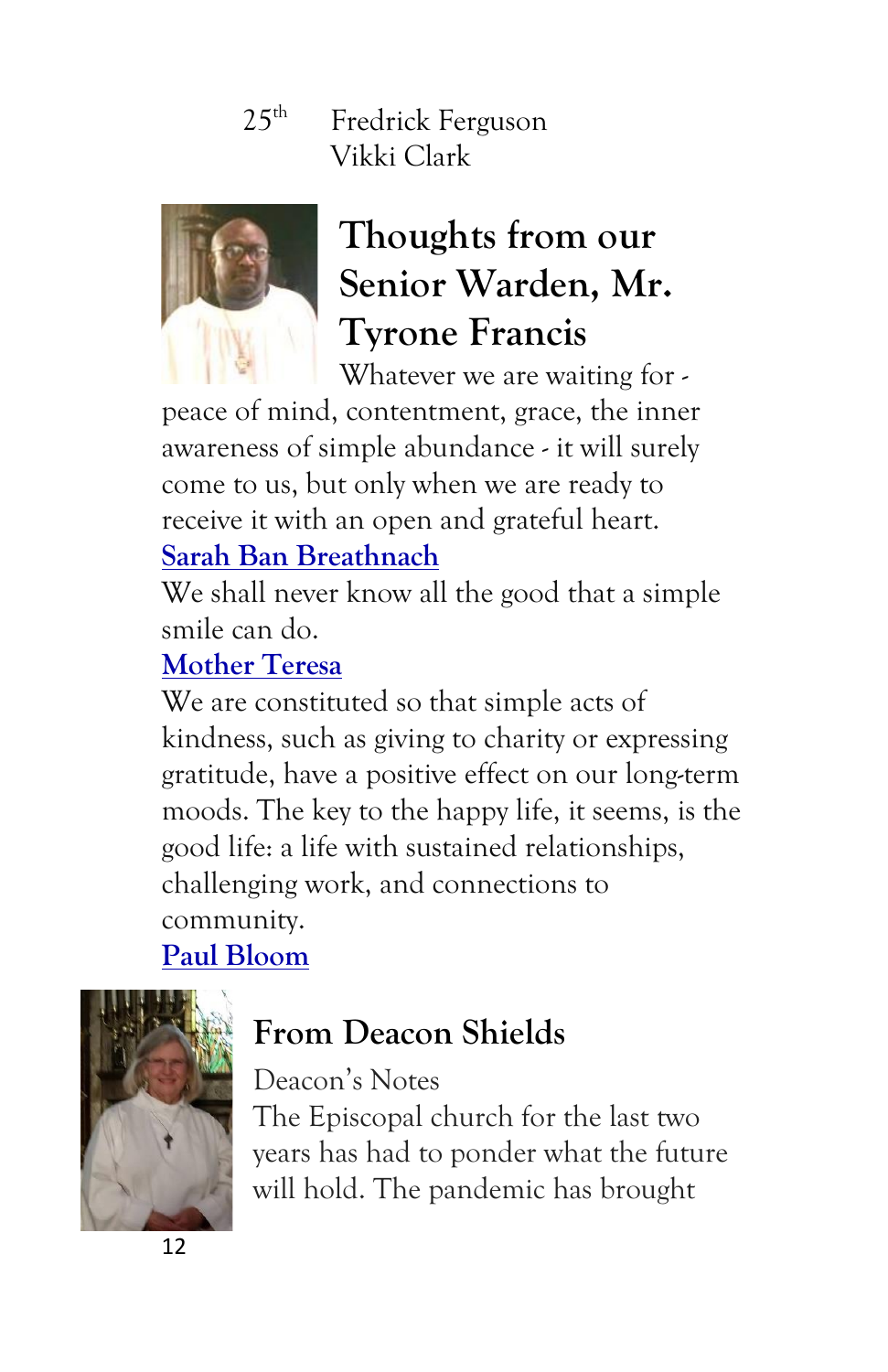new ways of worshipping and changed the focus of whether we can return to the ways "we have always done things. This phenomenon is affecting all denominations.

## Kaitlin B. Curtice in her new book, *Native: Identity, Belonging,*

*and* Rediscovering *God,* presents a different way of thinking about the Eucharist.

> *We live in an era in which priests and other church leaders can almost immediately receive criticism for what they preach or say via social media outlets like Twitter. While this can be intimidating, and I can't imagine leading people in such a space, there are so many in this world who are asking to be heard, who have been ignored for far too long. If we cannot solve all the world's problems, we can at least make sure that as leaders we are actively speaking and working to dismantle systems that oppress.. .......This means the communion table is a table set for those no one else wants to serve. The communion table is a table for all bodies and souls and all people seeking to know what it might mean to feel the sacred pulse of the Mystery around us and in us*.

The Church is changing. Change is hard for most people. I always admit I like change except when the change is something I don't like. As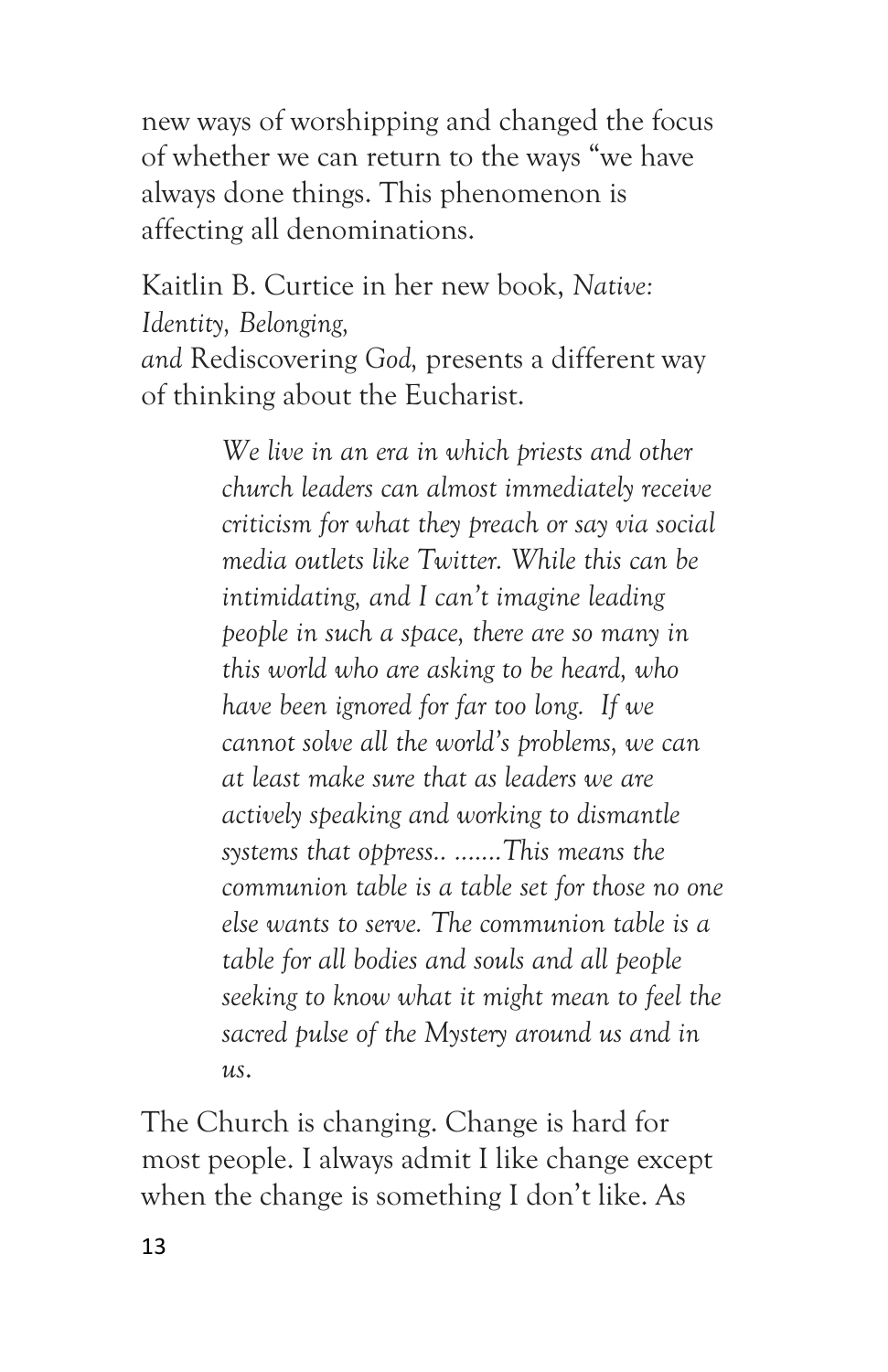God's family we need to talk about what changes might need to be made at St. Joseph's. Please join me in prayer to ask for God's guidance in how the parish will move forward.



**From Donald LaHuffman** The Prophet Samuel is known for his ability to influence God's behavior towards Israel through the

power of his fervent prayer to God. Everything that we as people of God pray for should be preceded by prayer to God for his guidance and direction. Remember that God's time is not the same as man's time.Do not think that God is merely an order taker for us.

We must prayer fervently and sincerely to God not always asking for something,but praising Him and thanking Him for all of the blessings He has provided us.

God bless this Country and your Church. Donald W. LaHuffman, EFM Senior Warden Emeritus



**Rev. Ralph's Corner** So much of what religion is and how we practice it is a deeply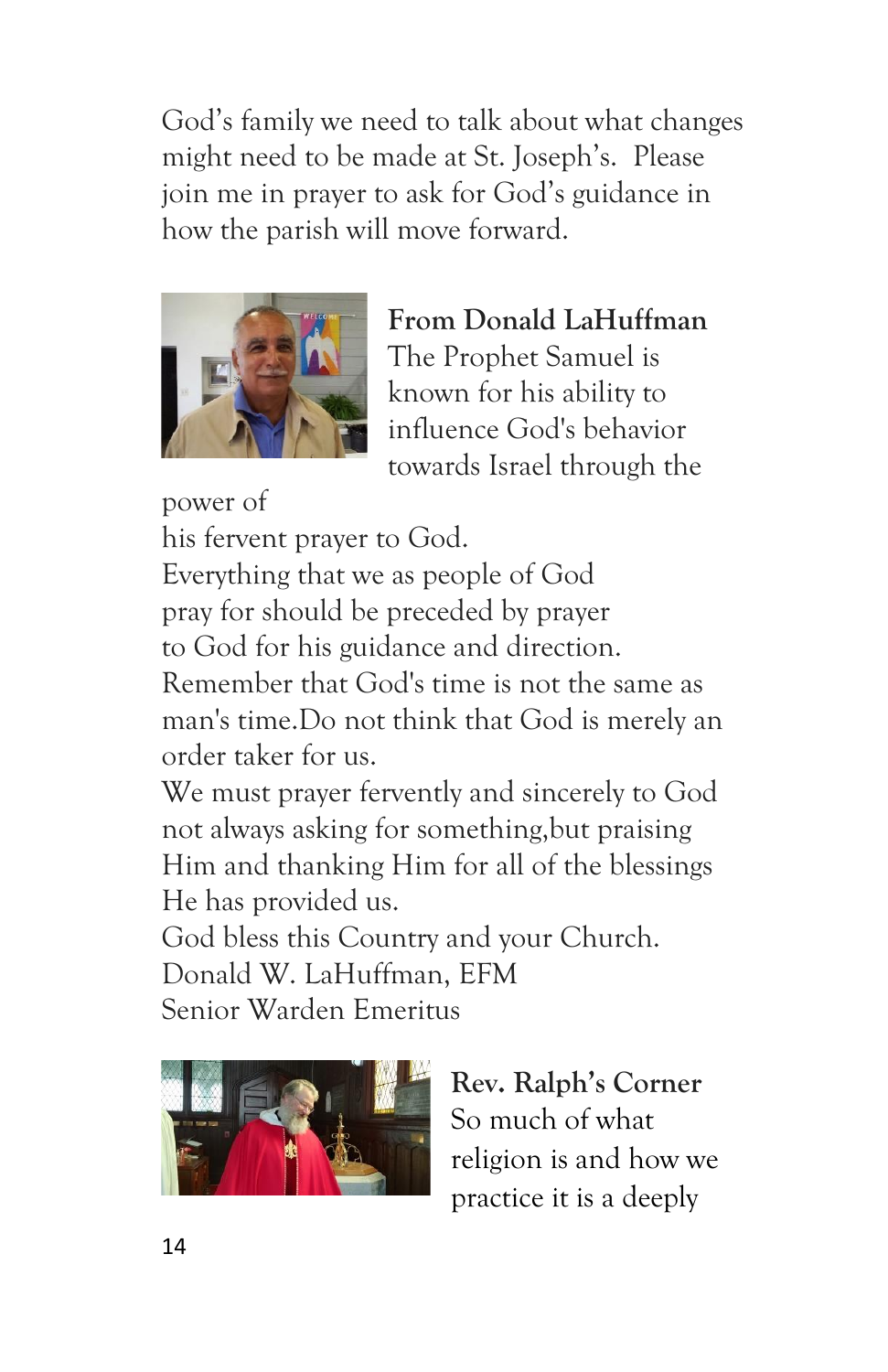personal choice. The deep, personal, heartfelt thoughts and feelings about our faith are why many of the wars this world has experienced have had religion at the center of their beginning. These feelings are so deeply engrained into us that when our religious organizations change direction, we believe that some how we know better, and it is the religious organization that has gotten it wrong. This tendency manifests itself in a different way also; the way we pick and chose which tenants of the faith tradition we will follow and which tenants we ignore.

A tenant of our faith which we tend to ignore is stewardship. We tend to want a good preacher and well done liturgy. We think it is important to have a building that looks nice, is climate controlled, and is well maintained. But what seems to escape us is that all these things cost real money. I do not know if it is common knowledge, but churches have only one income stream: money it receives from the people. Giving to the church is deeply rooted in the theology of Christianity.

The term stewardship traces its root to the word steward which is defined in the first century as a household servant who managed the household